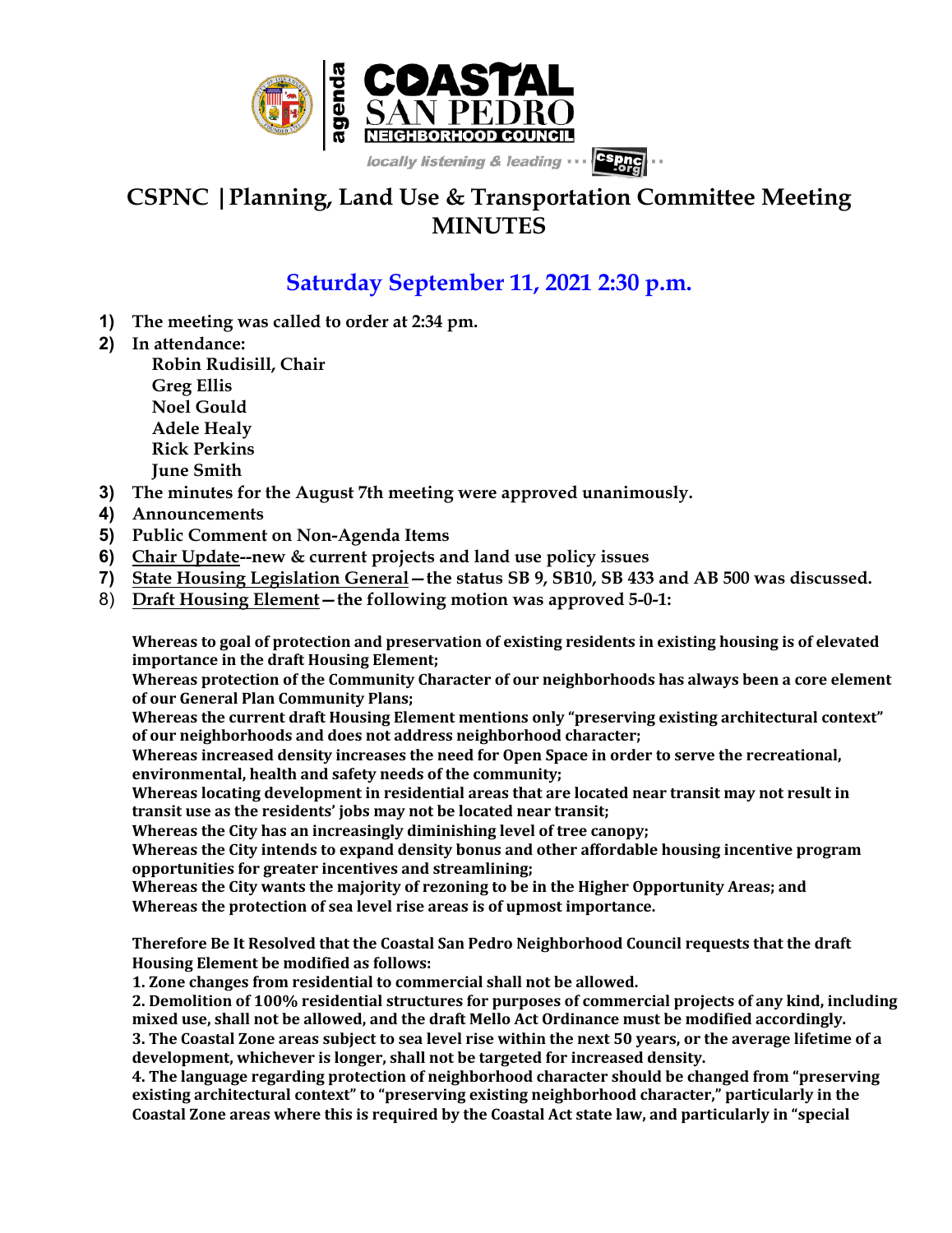coastal communities," such as Coastal San Pedro, which have additional protection under Coastal Act **Section 30253.**

**5.** Rezoning should begin with a focus on repurposing underutilized commercial areas, strip malls, and **shopping centers.**

**6.** The focus on new development should be on areas where there are already existing jobs.

**7.** The focus on protection and preservation of low-income housing should be for all low-income housing and not just for that in RSO buildings.

**8.** The existing tree canopy in our communities must not be allowed to decrease from its current level. **9.** Development using Density Bonus and other affordable housing programs must require conformance with Community Plan policies regarding community character and with Coastal Act policies regarding community character for the Coastal Zone areas of the City.

## **9) TOC motion—the following motion was approved 6-0-0**

**City incentives for Transit-Oriented Communities (TOC) development must include guarantees of gualifying transit** 

**Whereas, the City of Los Angeles has instituted a Transit-Oriented Communities (TOC) Incentive program** to provide convenient options for low-income residents, add to the City's housing stock, and **promote alternatives to car travel;** 

**Whereas, the City requires developers to qualify for an incentive tier and obtain verification via the Metro Development Services Center to construct projects that would otherwise not be allowed for density or parking reasons;**

**Whereas, in numerous cases City Planning has granted incentives and subsequently prior** to development completion Metro has reduced or eliminated transit services which would demote or disqualify the parcel from those very incentives;

**Whereas, such cases result in a situation in which Metro provides insufficient transit infrastructure** while the developers construct insufficient parking to service the property being developed causing undo burden on the surrounding community;

**Whereas, without a critical mass of transit there exist little to no possibilities of alternatives to car** travel or for a reduction in congestion or pollution which lead to a reduction in quality of life for those in and around the development

**Therefore it be Resolved, the Coastal San Pedro Neighborhood Council insists that the City Planning** Department coordinates with Metro to ensure all Transit-Oriented Communities remain serviced by designated transit under which the incentives were granted through and after the completion of the project for at least five years.

- **10) 3517 Mulldae (September 23 hearing)—the committee declined to act**
- **11) 760 28th St—the case is still on hold with Planning**
- **12) 557 Shepard—the case was continued**
- **13) 973 26th St—the case is still on hold with Planning**
- **14) 379 19th St—discussed and continued to October (Noel Gould)**
- **15) Lots along Peck public access stairs between Peck & Carolina——the following motion was approved 6-0-0:**

The Coastal San Pedro Neighborhood Council requests that the Council Office work with LAFD, the Bureau of Street Trees, L.A. County Health Department, L.A. Conservation Corps, LADWP, and/or the